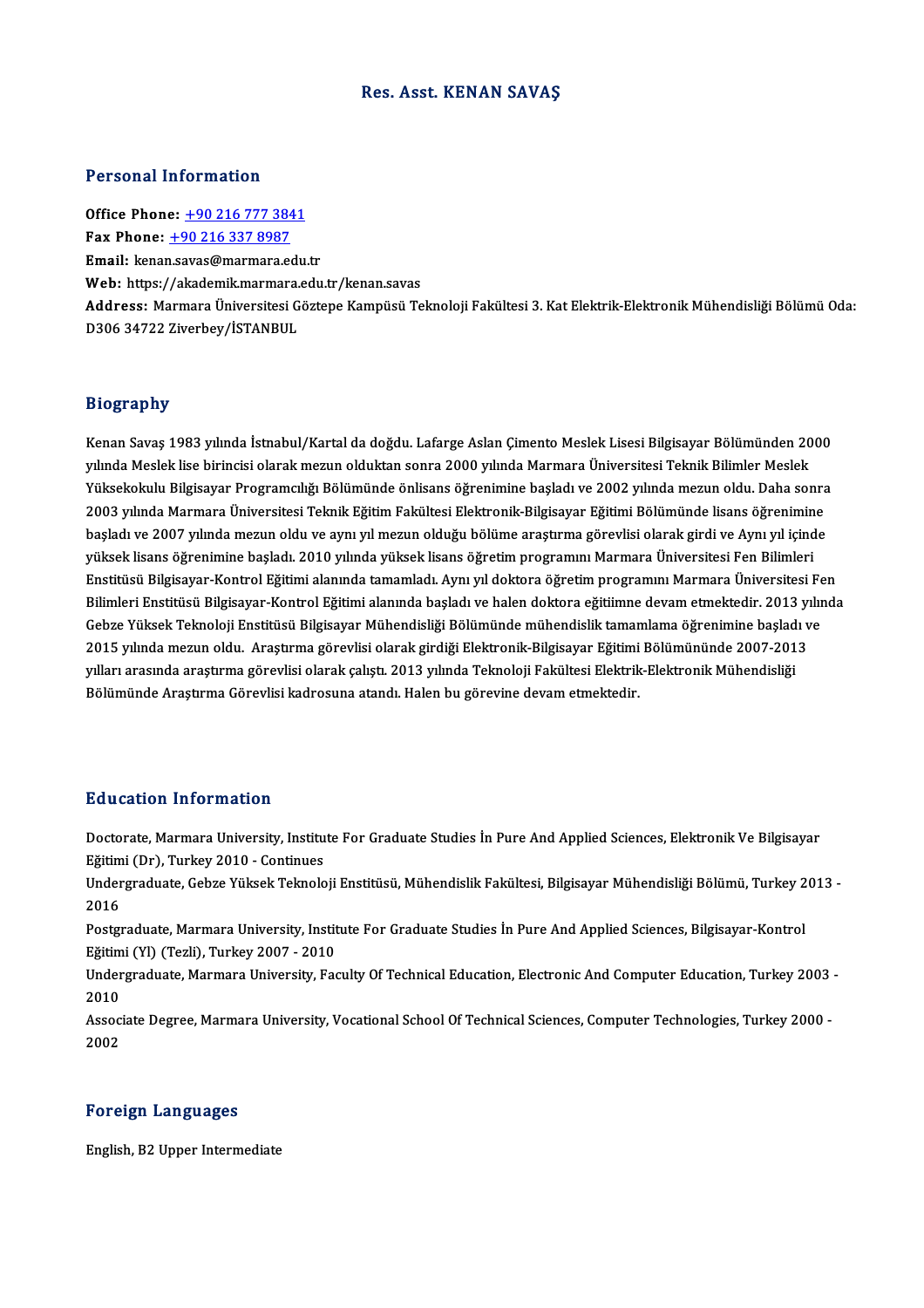#### **Dissertations**

Dissertations<br>Postgraduate, KONTROL EĞİTİMİ İÇİN MATLAB İLE WEB TABANLI UYGULAMA ARAÇLARININ GELİŞTİRİLMESİ,<br>Marmara Üniversitesi, Fen Bilimleri Enstitüsü, Bilgiseyer Kontrol Eğitimi (VI) (Tegli), 2010 D'ISSOI tationis<br>Postgraduate, KONTROL EĞİTİMİ İÇİN MATLAB İLE WEB TABANLI UYGULAMA ARAÇLARII<br>Marmara Üniversitesi, Fen Bilimleri Enstitüsü, Bilgisayar-Kontrol Eğitimi (Yl) (Tezli), 2010 Marmara Üniversitesi, Fen Bilimleri Enstitüsü, Bilgisayar-Kontrol Eğitimi (Yl) (Tezli), 2010<br>Research Areas

Research Areas<br>Simulation, Modelling and Identification, Controllers, Measurement and Control of Electric and Magnetic Variables,<br>Industrial automation, Astuating and Einel Control Davises, Disenste Time Systems and Comput Induction, Modelling and Identification, Controllers, Measurement and Control of Electric and Magnetic Variables,<br>Industrial automation, Actuating and Final Control Devices, Discrete Time Systems and Computer Control, Cont Simulation, Modelling and Identification, Controllers, Measurement and Control of Electric and Magnetic Variables<br>Industrial automation, Actuating and Final Control Devices, Discrete Time Systems and Computer Control, Cont Industrial automation, Actuating and Final Control Devices, Discrete Time Systems and Computer Control, Control<br>Systems and Instrumentation, System Diagnostics, Simulation and Modelling, Information Visualization, Computer Systems and Instrumentation, System Diagnostics, Simulation and Modelling, Information Visualization, Computer

### Academic Titles / Tasks

**Academic Titles / Tasks**<br>Research Assistant, Marmara University, Faculty Of Technology, Elektrik Ve Elektronik Mühendisliği Bölümü, 2013 -<br>Continues Research A<br>Continues<br>Pesearch A Research Assistant, Marmara University, Faculty Of Technology, Elektrik Ve Elektronik Mühendisliği Bölümü, 2013 -<br>Continues<br>Research Assistant, Marmara University, Faculty Of Technical Education, Electronic And Computer Ed

Contir<br>Resea<br>2013

# 2013<br>Refereed Congress / Symposium Publications in Proceedings

- efereed Congress / Symposium Publications in Proceedings<br>I. SCADA Arayüzü Kullanan PLC Destekli ve PID Denetimli Bir HVAC Eğitim Setinin Geliştirilmesi<br>VOLALMA SAVAS K. ERRALH YOLALM.<br>SCADA Arayüzü Kullanan PLC<br>YOLAL M. A., SAVAŞ K., ERDAL H.<br>Otomatik Kontrol Ulusel Tenlantısı SCADA Arayüzü Kullanan PLC Destekli ve PID Denetimli Bir HVAC Eğitim Setinin Geliştirilmesi<br>YOLAL M. A., SAVAŞ K., ERDAL H.<br>Otomatik Kontrol Ulusal Toplantısı 2013 (TOK 2013), Malatya, Turkey, 26 - 28 September 2013, pp.64 YOLAL M. A., SAVAŞ K., ERDAL H.<br>Otomatik Kontrol Ulusal Toplantısı 2013 (TOK 2013), Malatya, Turkey, 26 - 28 September 2013, pp.649<br>II. Web Based Control Simulations Environment WBCSE for Control Education with MATLAB
- Otomatik Kontrol Ulusal Toplantısı 2013<br>Web Based Control Simulations Env<br>ÜNAL M., SAVAŞ K., TOPUZ V., ERDAL H.<br>International Educational Technology Co II. Web Based Control Simulations Environment WBCSE for Control Education with MATLAB<br>ÜNAL M., SAVAŞ K., TOPUZ V., ERDAL H.<br>International Educational Technology Conference (IETC 2010), 01 September 2010
- UNAL M., SAVAŞ K., TOPUZ V., ERDAL H.<br>International Educational Technology Conference (IETC 2010), 01 September 2010<br>III. A Web-Based Controlled Greenhouse System and Monitoring The System's Data<br>II HANH O. ELGEK S. PIH DI International Educational Technology Confere<br>A Web-Based Controlled Greenhouse Sy<br>İLHAN H. O. , ELÇİÇEK S., BULDU A., SAVAŞ K.<br>International Educational Technology Confere A Web-Based Controlled Greenhouse System and Monitoring The System's Data<br>İLHAN H. O. , ELÇİÇEK S., BULDU A., SAVAŞ K.<br>International Educational Technology Conference 2010 (IETC 2010), İstanbul, Turkey, 26 - 28 April 2010, **iLHAN**<br>Intern<br>pp.90<br>Autor International Educational Technology Conference 2010 (IETC 2010), İstanbul, Turkey, 26 - 28 April 2010, vol.<br>
IV. Automatic control simulation environment system (ACSES) designed as a virtual tool for control<br>
control solu
- pp.90<br>Automatic<br>education<br>SAVAS K. El Automatic control<br>education<br>SAVAŞ K., ERDAL H.<br>2nd World Conferer

education<br>SAVAŞ K., ERDAL H.<br>2nd World Conference on Educational Sciences (WCES-2010), İstanbul, Turkey, 4 - 08 February 2010, vol.2,<br>nn 5233 5237 SAVAŞ K., ERD<br>2nd World Cor<br>pp.5233-5237<br>Wob A Wob E 2nd World Conference on Educational Sciences (WCES-2010), İstanbul, Turkey, 4 - 08 Fel<br>pp.5233-5237<br>V. Web A Web Based Clustering Analysis Toolbox (WBCA) Design Using MATLAB<br>SAVAS K VILDIZ K

pp.5233-5237<br>Web A Web Based<br>SAVAŞ K., YILDIZ K.<br>Werld Conference e SAVAŞ K., YILDIZ K.

World Conference on Educational Sciences 2010 (WCES 2010), İstanbul, Turkey, 4 - 08 February 2010, vol.2, pp.5276-5280 World Conference on Educational Sciences 2010 (WCES 2010), İstanbul, Turkey, 4 - 08 Fe<br>pp.5276-5280<br>VI. Amodular and low-cost data acquisition card design with multitasking support<br>Vetrensiscly S. SAVAS K. EPDAL H

## pp.5276-5280<br>A modular and low-cost data ac<br>Katrancioglu S., SAVAŞ K., ERDAL H.<br>2nd World Conference en Education Katrancioglu S., SAVAŞ K., ERDAL H.

2nd World Conference on Educational Sciences (WCES-2010), İstanbul, Turkey, 4 - 08 February 2010, vol.2, pp.5266-5270 2nd World Conference on Educational Sciences (WCES-2010), İstanbul, Turkey, 4 - 08 February 2010, vol.2,<br>pp.5266-5270<br>VII. Web Automatic Control Simulation Environment System (ACSES) Designed As A Virtual Tool For<br>Control

# pp.5266-5270<br>Web Automatic Col<br>Control Education<br>SAVAS K. EPDAL H Web Automatic Co<br>Control Education<br>SAVAŞ K., ERDAL H.<br>World Conference o

Control Education<br>SAVAŞ K., ERDAL H.<br>World Conference on Educational Sciences 2010 (WCES 2010), İstanbul, Turkey, 4 - 08 February 2010, vol.2,<br>nn 5233 5237 SAVAŞ K., ERD<br>World Confer<br>pp.5233-5237